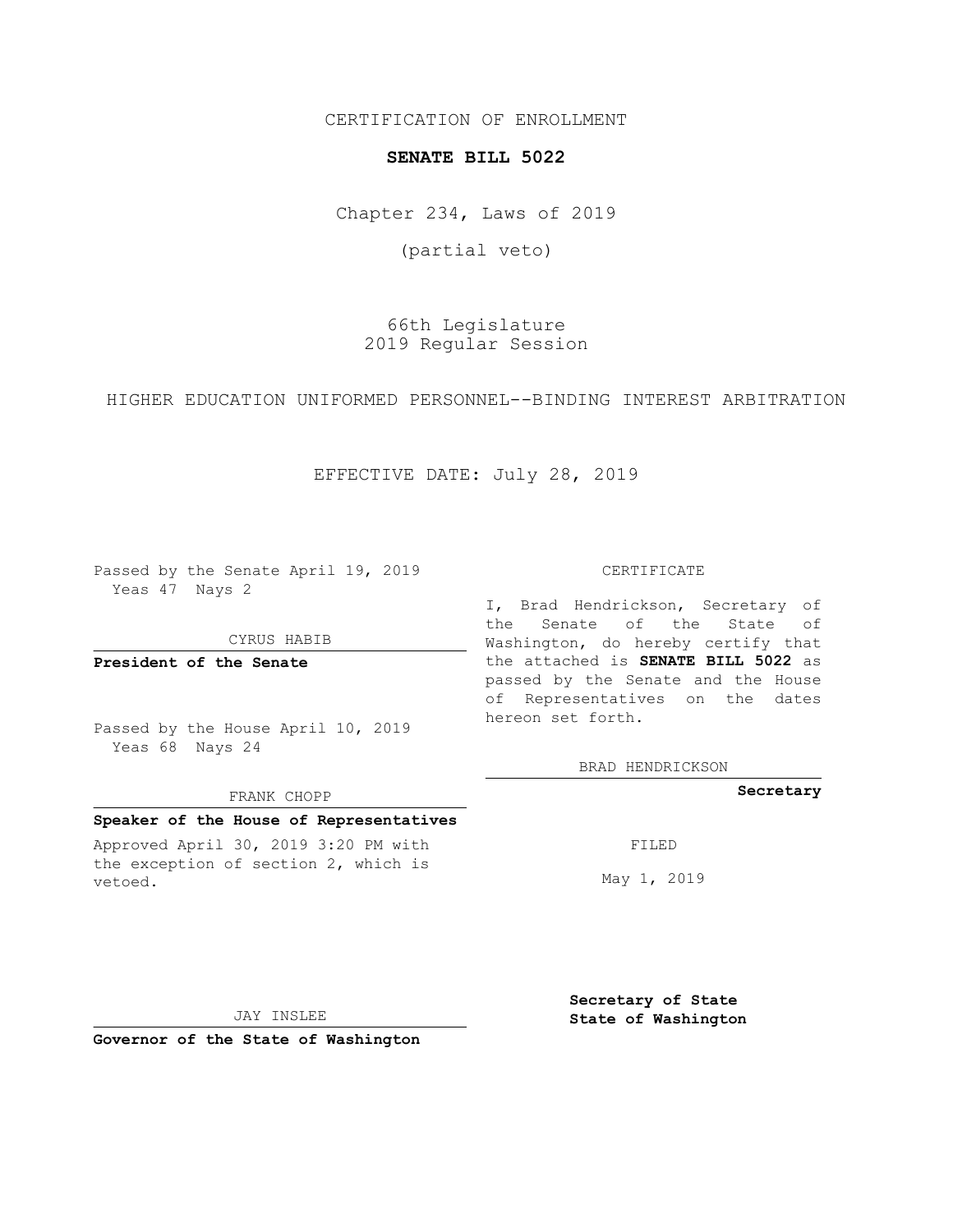## **SENATE BILL 5022**

AS AMENDED BY THE HOUSE

Passed Legislature - 2019 Regular Session

# **State of Washington 66th Legislature 2019 Regular Session**

**By** Senators Keiser, Conway, Van De Wege, Hunt, Hobbs, Wellman, and Kuderer

Prefiled 12/12/18. Read first time 01/14/19. Referred to Committee on Labor & Commerce.

1 AN ACT Relating to granting binding interest arbitration rights 2 to certain higher education uniformed personnel; amending RCW 3 41.80.005 and 41.80.010; adding new sections to chapter 41.80 RCW; 4 creating a new section; and prescribing penalties.

5 BE IT ENACTED BY THE LEGISLATURE OF THE STATE OF WASHINGTON:

6 **Sec. 1.** RCW 41.80.005 and 2011 1st sp.s. c 43 s 444 are each 7 amended to read as follows:

8 Unless the context clearly requires otherwise, the definitions in 9 this section apply throughout this chapter.

10 (1) "Agency" means any agency as defined in RCW 41.06.020 and 11 covered by chapter 41.06 RCW.

 (2) "Collective bargaining" means the performance of the mutual obligation of the representatives of the employer and the exclusive bargaining representative to meet at reasonable times and to bargain in good faith in an effort to reach agreement with respect to the subjects of bargaining specified under RCW 41.80.020. The obligation to bargain does not compel either party to agree to a proposal or to make a concession, except as otherwise provided in this chapter.

19 (3) "Commission" means the public employment relations 20 commission.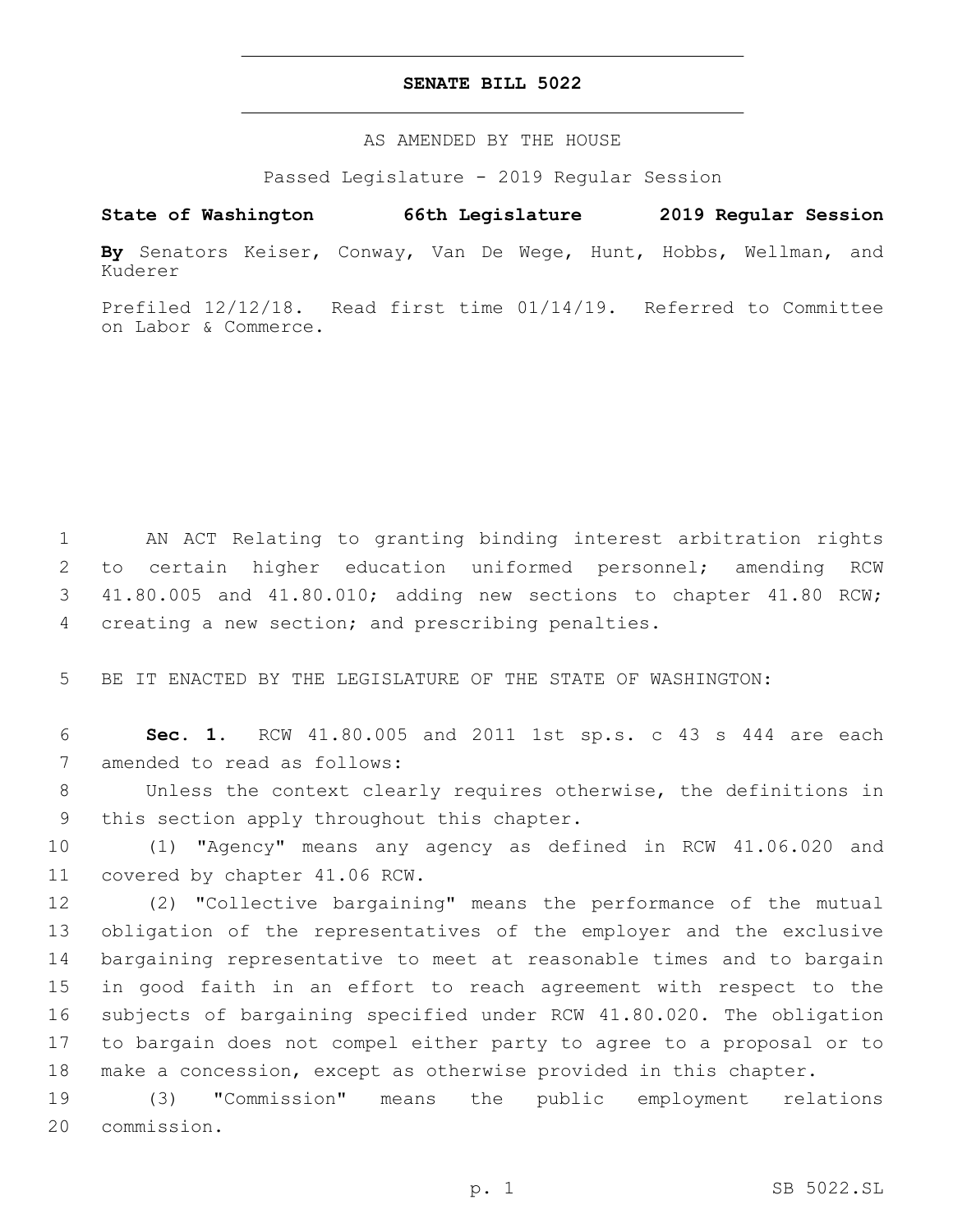(4) "Confidential employee" means an employee who, in the regular course of his or her duties, assists in a confidential capacity persons who formulate, determine, and effectuate management policies with regard to labor relations or who, in the regular course of his or her duties, has authorized access to information relating to the effectuation or review of the employer's collective bargaining policies, or who assists or aids a manager. "Confidential employee" also includes employees who assist assistant attorneys general who advise and represent managers or confidential employees in personnel 10 or labor relations matters, or who advise or represent the state in 11 tort actions.

 (5) "Director" means the director of the public employment 13 relations commission.

 (6) "Employee" means any employee, including employees whose work has ceased in connection with the pursuit of lawful activities 16 protected by this chapter, covered by chapter 41.06 RCW, except:

 (a) Employees covered for collective bargaining by chapter 41.56 18 RCW;

19 (b) Confidential employees;

(c) Members of the Washington management service;

(d) Internal auditors in any agency; or

 (e) Any employee of the commission, the office of financial management, or the office of risk management within the department of 24 enterprise services.

 (7) "Employee organization" means any organization, union, or association in which employees participate and that exists for the purpose, in whole or in part, of collective bargaining with 28 employers.

(8) "Employer" means the state of Washington.29

 (9) "Exclusive bargaining representative" means any employee organization that has been certified under this chapter as the representative of the employees in an appropriate bargaining unit.

 (10) "Institutions of higher education" means the University of Washington, Washington State University, Central Washington University, Eastern Washington University, Western Washington University, The Evergreen State College, and the various state community colleges.37

 (11) "Labor dispute" means any controversy concerning terms, tenure, or conditions of employment, or concerning the association or representation of persons in negotiating, fixing, maintaining,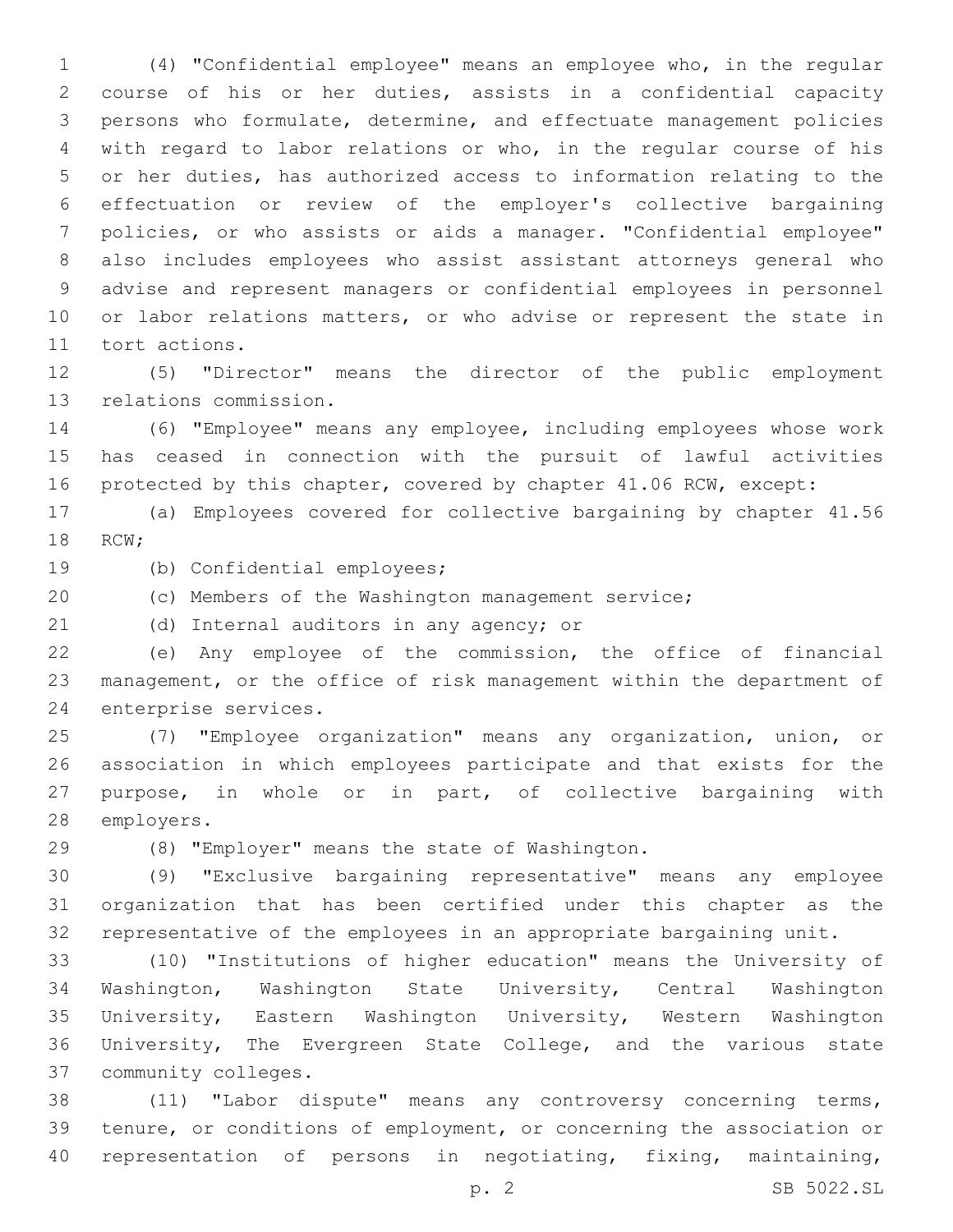changing, or seeking to arrange terms or conditions of employment with respect to the subjects of bargaining provided in this chapter, regardless of whether the disputants stand in the proximate relation 4 of employer and employee.

(12) "Manager" means "manager" as defined in RCW 41.06.022.

 (13) "Supervisor" means an employee who has authority, in the interest of the employer, to hire, transfer, suspend, lay off, recall, promote, discharge, direct, reward, or discipline employees, or to adjust employee grievances, or effectively to recommend such action, if the exercise of the authority is not of a merely routine nature but requires the consistent exercise of individual judgment. However, no employee who is a member of the Washington management service may be included in a collective bargaining unit established 14 under this section.

 (14) "Unfair labor practice" means any unfair labor practice 16 listed in RCW 41.80.110.

 (15) "Uniformed personnel" means duly sworn police officers employed as members of a police force established pursuant to RCW 28B.10.550.

 *\*Sec. 2. RCW 41.80.010 and 2017 3rd sp.s. c 23 s 3 are each amended to read as follows:*

 *(1) For the purpose of negotiating collective bargaining agreements under this chapter, the employer shall be represented by the governor or governor's designee, except as provided for institutions of higher education in subsection (4) of this section.*

 *(2)(a) If an exclusive bargaining representative represents more than one bargaining unit, the exclusive bargaining representative shall negotiate with each employer representative as designated in subsection (1) of this section one master collective bargaining agreement on behalf of all the employees in bargaining units that the exclusive bargaining representative represents. For those exclusive bargaining representatives who represent fewer than a total of five hundred employees each, negotiation shall be by a coalition of all those exclusive bargaining representatives. The coalition shall bargain for a master collective bargaining agreement covering all of the employees represented by the coalition. The governor's designee and the exclusive bargaining representative or representatives are authorized to enter into supplemental bargaining of agency-specific issues for inclusion in or as an addendum to the master collective*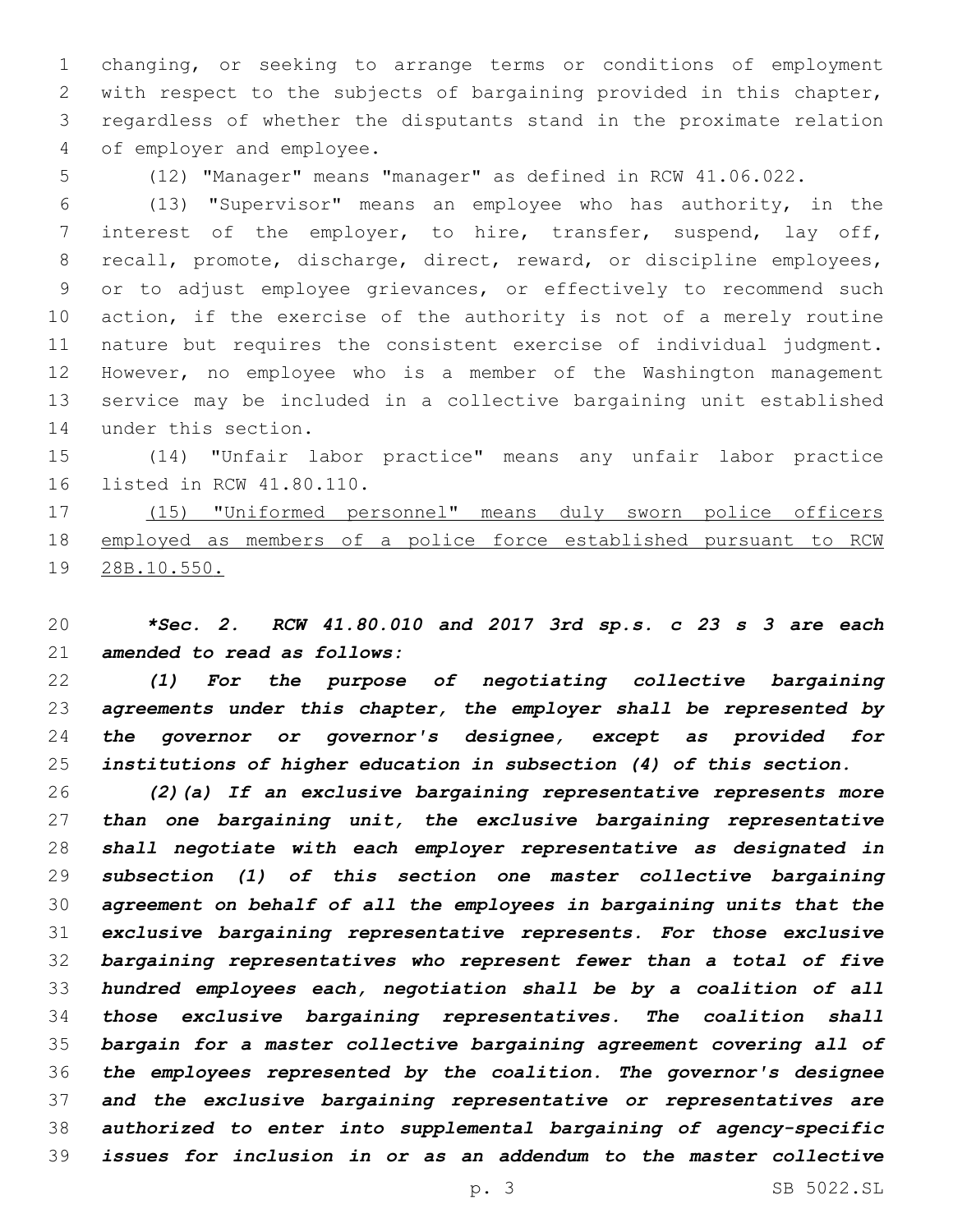*bargaining agreement, subject to the parties' agreement regarding the issues and procedures for supplemental bargaining. This section does not prohibit cooperation and coordination of bargaining between two or more exclusive bargaining representatives.*

 *(b) This subsection (2) does not apply to exclusive bargaining representatives who represent employees of institutions of higher education, except when the institution of higher education has elected to exercise its option under subsection (4) of this section to have its negotiations conducted by the governor or governor's designee under the procedures provided for general government agencies in subsections (1) through (3) of this section.*

 *(c) If five hundred or more employees of an independent state elected official listed in RCW 43.01.010 are organized in a bargaining unit or bargaining units under RCW 41.80.070, the official shall be consulted by the governor or the governor's designee before any agreement is reached under (a) of this subsection concerning supplemental bargaining of agency specific issues affecting the employees in such bargaining unit.*

 *(3) The governor shall submit a request for funds necessary to implement the compensation and fringe benefit provisions in the master collective bargaining agreement or for legislation necessary to implement the agreement. Requests for funds necessary to implement the provisions of bargaining agreements shall not be submitted to the legislature by the governor unless such requests:*

 *(a) Have been submitted to the director of the office of financial management by October 1 prior to the legislative session at which the requests are to be considered; and*

 *(b) Have been certified by the director of the office of financial management as being feasible financially for the state or reflects the decision of an arbitration panel reached under section 5 of this act.*

 *The legislature shall approve or reject the submission of the request for funds as a whole. The legislature shall not consider a request for funds to implement a collective bargaining agreement unless the request is transmitted to the legislature as part of the governor's budget document submitted under RCW 43.88.030 and 43.88.060. If the legislature rejects or fails to act on the submission, either party may reopen all or part of the agreement or the exclusive bargaining representative may seek to implement the procedures provided for in RCW 41.80.090.*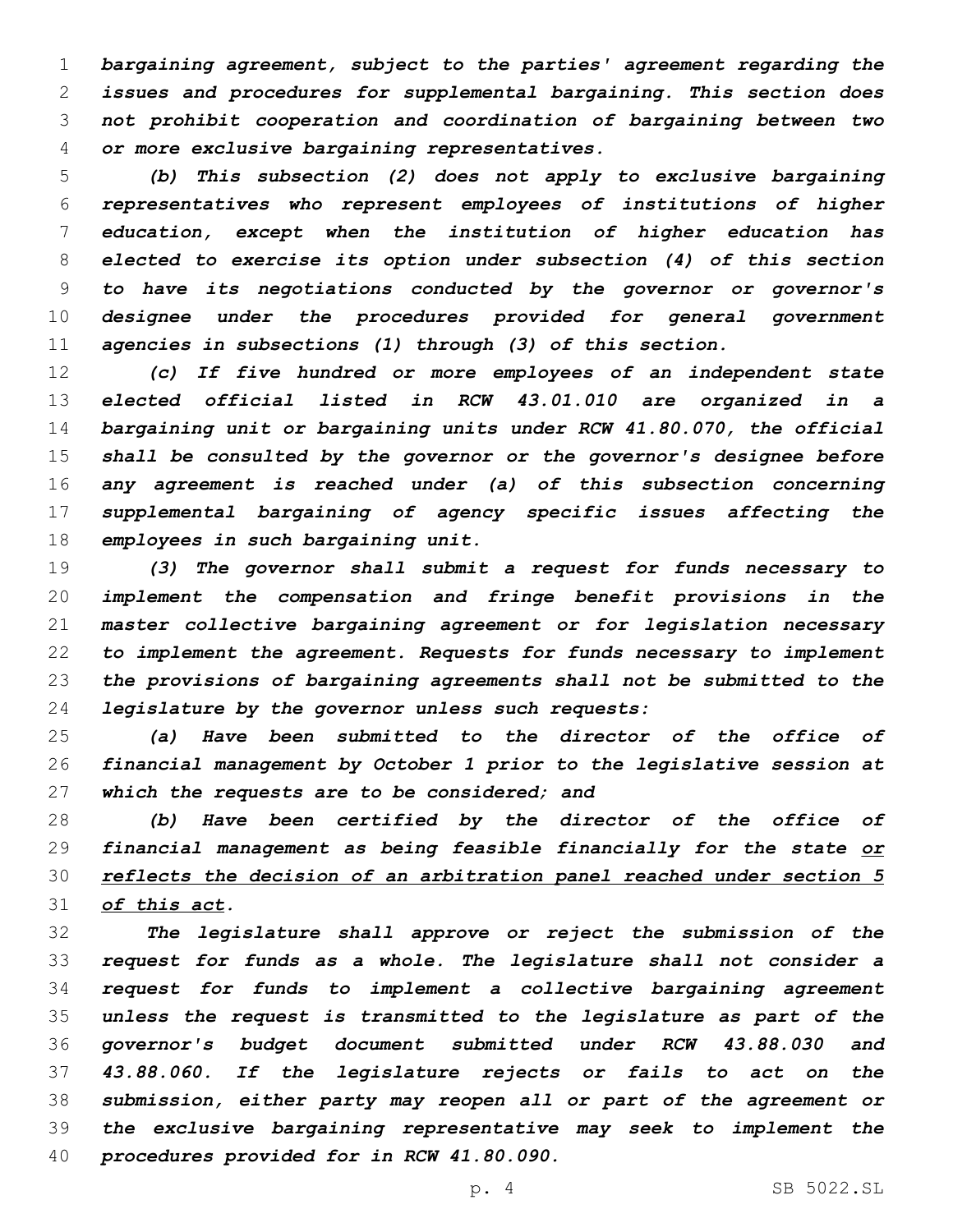*(4)(a)(i) For the purpose of negotiating agreements for institutions of higher education, the employer shall be the respective governing board of each of the universities, colleges, or community colleges or a designee chosen by the board to negotiate on its behalf.*

 *(ii) A governing board of a university or college may elect to have its negotiations conducted by the governor or governor's designee under the procedures provided for general government agencies in subsections (1) through (3) of this section, except that:*

 *(A) The governor or the governor's designee and an exclusive bargaining representative shall negotiate one master collective bargaining agreement for all of the bargaining units of employees of a university or college that the representative represents; or*

 *(B) If the parties mutually agree, the governor or the governor's designee and an exclusive bargaining representative shall negotiate one master collective bargaining agreement for all of the bargaining units of employees of more than one university or college that the representative represents.*

 *(iii) A governing board of a community college may elect to have its negotiations conducted by the governor or governor's designee under the procedures provided for general government agencies in subsections (1) through (3) of this section.*

 *(b) Prior to entering into negotiations under this chapter, the institutions of higher education or their designees shall consult with the director of the office of financial management regarding financial and budgetary issues that are likely to arise in the impending negotiations.*

 *(c)(i) In the case of bargaining agreements reached between institutions of higher education other than the University of Washington and exclusive bargaining representatives agreed to under the provisions of this chapter, if appropriations are necessary to implement the compensation and fringe benefit provisions of the bargaining agreements, the governor shall submit a request for such funds to the legislature according to the provisions of subsection (3) of this section, except as provided in (c)(iii) of this subsection.*

 *(ii) In the case of bargaining agreements reached between the University of Washington and exclusive bargaining representatives agreed to under the provisions of this chapter, if appropriations are necessary to implement the compensation and fringe benefit provisions*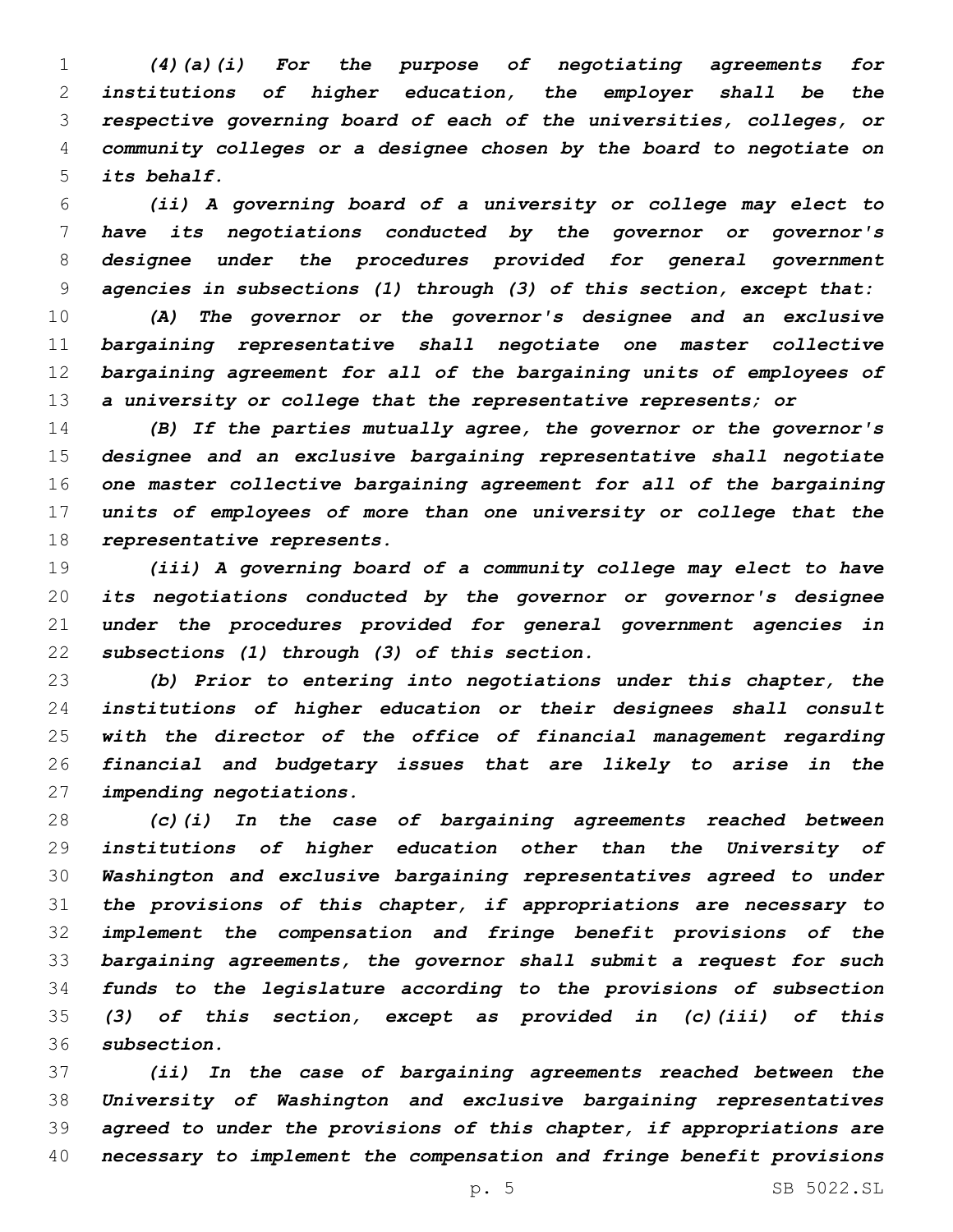*of a bargaining agreement, the governor shall submit a request for such funds to the legislature according to the provisions of subsection (3) of this section, except as provided in this subsection (4)(c)(ii) and as provided in (c)(iii) of this subsection.*

 *(A) If appropriations of less than ten thousand dollars are necessary to implement the provisions of a bargaining agreement, a request for such funds shall not be submitted to the legislature by the governor unless the request has been submitted to the director of the office of financial management by October 1 prior to the legislative session at which the request is to be considered.*

 *(B) If appropriations of ten thousand dollars or more are necessary to implement the provisions of a bargaining agreement, a request for such funds shall not be submitted to the legislature by the governor unless the request:*

 *(I) Has been submitted to the director of the office of financial management by October 1 prior to the legislative session at which the request is to be considered; and*

 *(II) Has been certified by the director of the office of financial management as being feasible financially for the state.*

 *(C) If the director of the office of financial management does not certify a request under (c)(ii)(B) of this subsection as being feasible financially for the state, the parties shall enter into collective bargaining solely for the purpose of reaching a mutually agreed upon modification of the agreement necessary to address the absence of those requested funds. The legislature may act upon the compensation and fringe benefit provisions of the modified collective bargaining agreement if those provisions are agreed upon and submitted to the office of financial management and legislative budget committees before final legislative action on the biennial or supplemental operating budget by the sitting legislature.*

 *(iii) In the case of a bargaining unit of employees of institutions of higher education in which the exclusive bargaining representative is certified during or after the conclusion of a legislative session, the legislature may act upon the compensation and fringe benefit provisions of the unit's initial collective bargaining agreement if those provisions are agreed upon and submitted to the office of financial management and legislative budget committees before final legislative action on the biennial or supplemental operating budget by the sitting legislature.*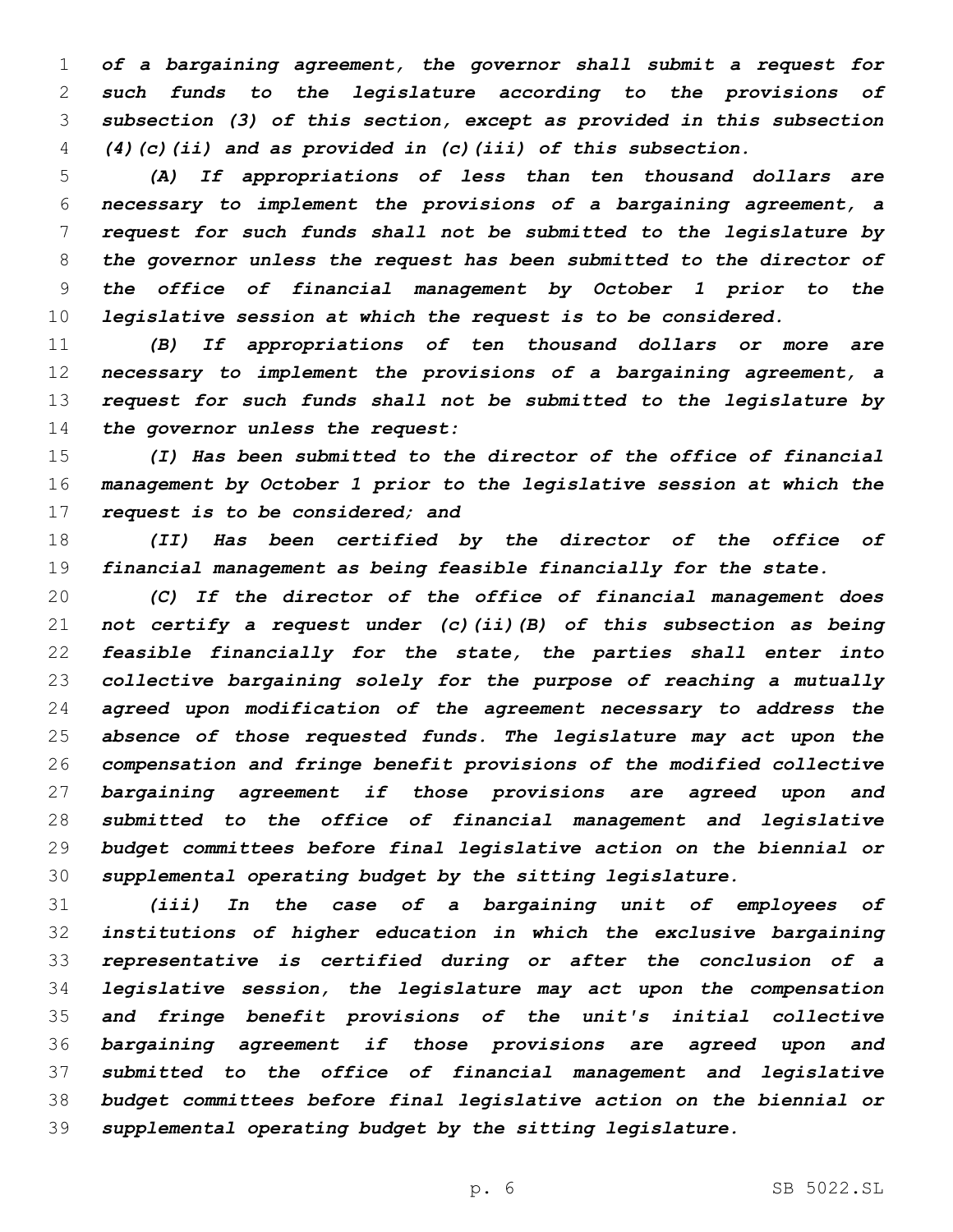*(5) If, after the compensation and fringe benefit provisions of an agreement are approved by the legislature, a significant revenue shortfall occurs resulting in reduced appropriations, as declared by proclamation of the governor or by resolution of the legislature, both parties shall immediately enter into collective bargaining for a mutually agreed upon modification of the agreement.*

 *(6) After the expiration date of a collective bargaining agreement negotiated under this chapter, all of the terms and conditions specified in the collective bargaining agreement remain in effect until the effective date of a subsequently negotiated agreement, not to exceed one year from the expiration date stated in the agreement. Thereafter, the employer may unilaterally implement according to law.*

 *(7) For the 2013-2015 fiscal biennium, a collective bargaining agreement related to employee health care benefits negotiated between the employer and coalition pursuant to RCW 41.80.020(3) regarding the dollar amount expended on behalf of each employee shall be a separate agreement for which the governor may request funds necessary to implement the agreement. The legislature may act upon a 2013-2015 collective bargaining agreement related to employee health care benefits if an agreement is reached and submitted to the office of financial management and legislative budget committees before final legislative action on the biennial or supplemental operating appropriations act by the sitting legislature.*

 *(8)(a) For the 2015-2017 fiscal biennium, the governor may request funds to implement:*

 *(i) Modifications to collective bargaining agreements as set forth in a memorandum of understanding negotiated between the employer and the service employees international union healthcare 1199nw, an exclusive bargaining representative, that was necessitated by an emergency situation or an imminent jeopardy determination by the center for medicare and medicaid services that relates to the safety or health of the clients, employees, or both the clients and employees.*

 *(ii) Unilaterally implemented modifications to collective bargaining agreements, resulting from the employer being prohibited from negotiating with an exclusive bargaining representative due to a pending representation petition, necessitated by an emergency situation or an imminent jeopardy determination by the center for*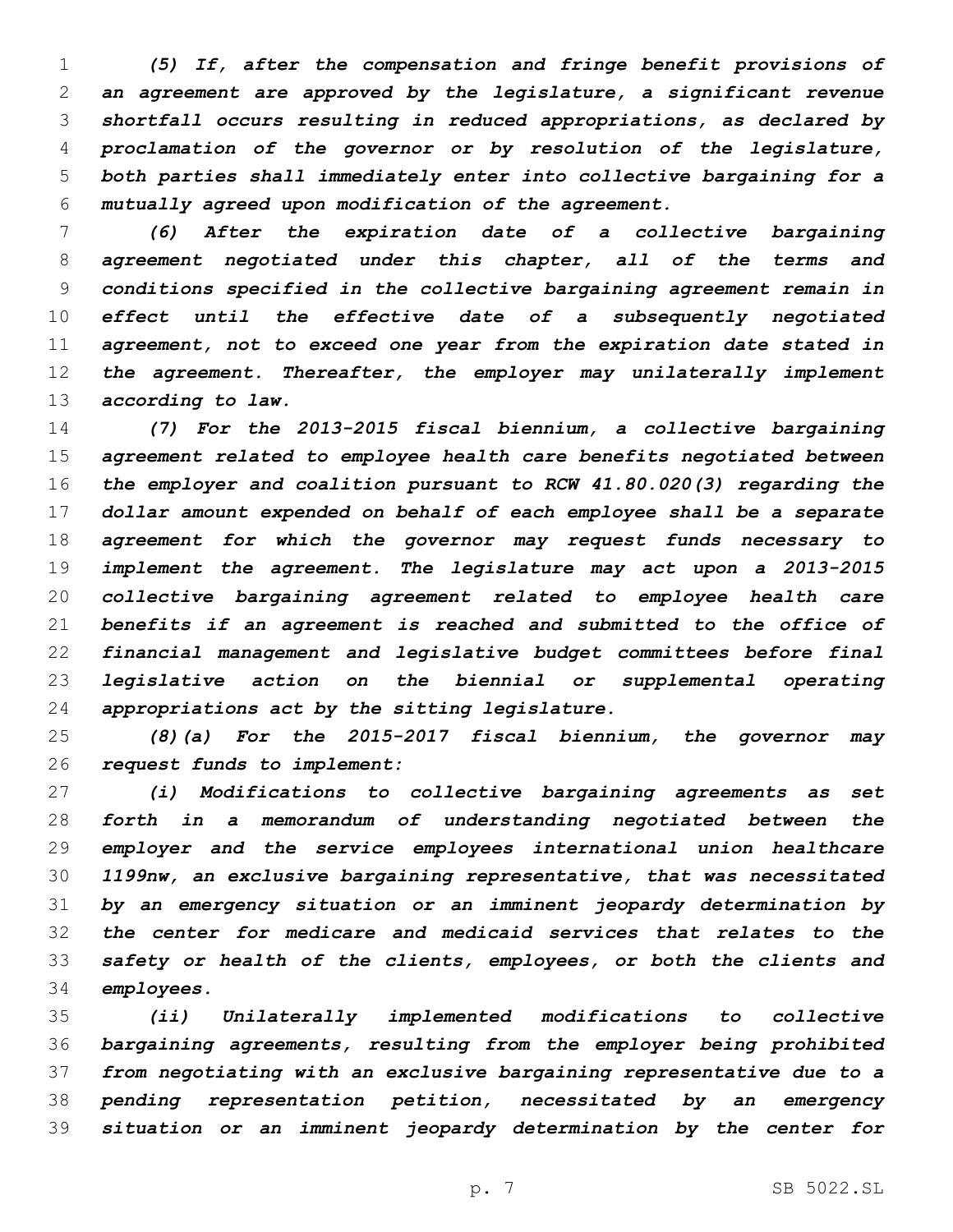*medicare and medicaid services that relates to the safety or health of the clients, employees, or both the clients and employees.*

 *(iii) Modifications to collective bargaining agreements as set forth in a memorandum of understanding negotiated between the employer and the union of physicians of Washington, an exclusive bargaining representative, that was necessitated by an emergency situation or an imminent jeopardy determination by the center for medicare and medicaid services that relates to the safety or health of the clients, employees, or both the clients and employees. If the memorandum of understanding submitted to the legislature as part of the governor's budget document is rejected by the legislature, and the parties reach a new memorandum of understanding by June 30, 2016, within the funds, conditions, and limitations provided in section 204, chapter 36, Laws of 2016 sp. sess., the new memorandum of understanding shall be considered approved by the legislature and may be retroactive to December 1, 2015.*

 *(iv) Modifications to collective bargaining agreements as set forth in a memorandum of understanding negotiated between the employer and the teamsters union local 117, an exclusive bargaining representative, for salary adjustments for the state employee job classifications of psychiatrist, psychiatric social worker, and psychologist.*

 *(b) For the 2015-2017 fiscal biennium, the legislature may act upon the request for funds for modifications to a 2015-2017 collective bargaining agreement under (a)(i), (ii), (iii), and (iv) of this subsection if funds are requested by the governor before final legislative action on the supplemental omnibus appropriations act by the sitting legislature.*

 *(c) The request for funding made under this subsection and any action by the legislature taken pursuant to this subsection is limited to the modifications described in this subsection and may not otherwise affect the original terms of the 2015-2017 collective bargaining agreement.*

 *(d) Subsection (3)(a) and (b) of this section ((do)) does not apply to requests for funding made pursuant to this subsection. \*Sec. 2 was vetoed. See message at end of chapter.*

 NEW SECTION. **Sec. 3.** A new section is added to chapter 41.80 37 RCW to read as follows: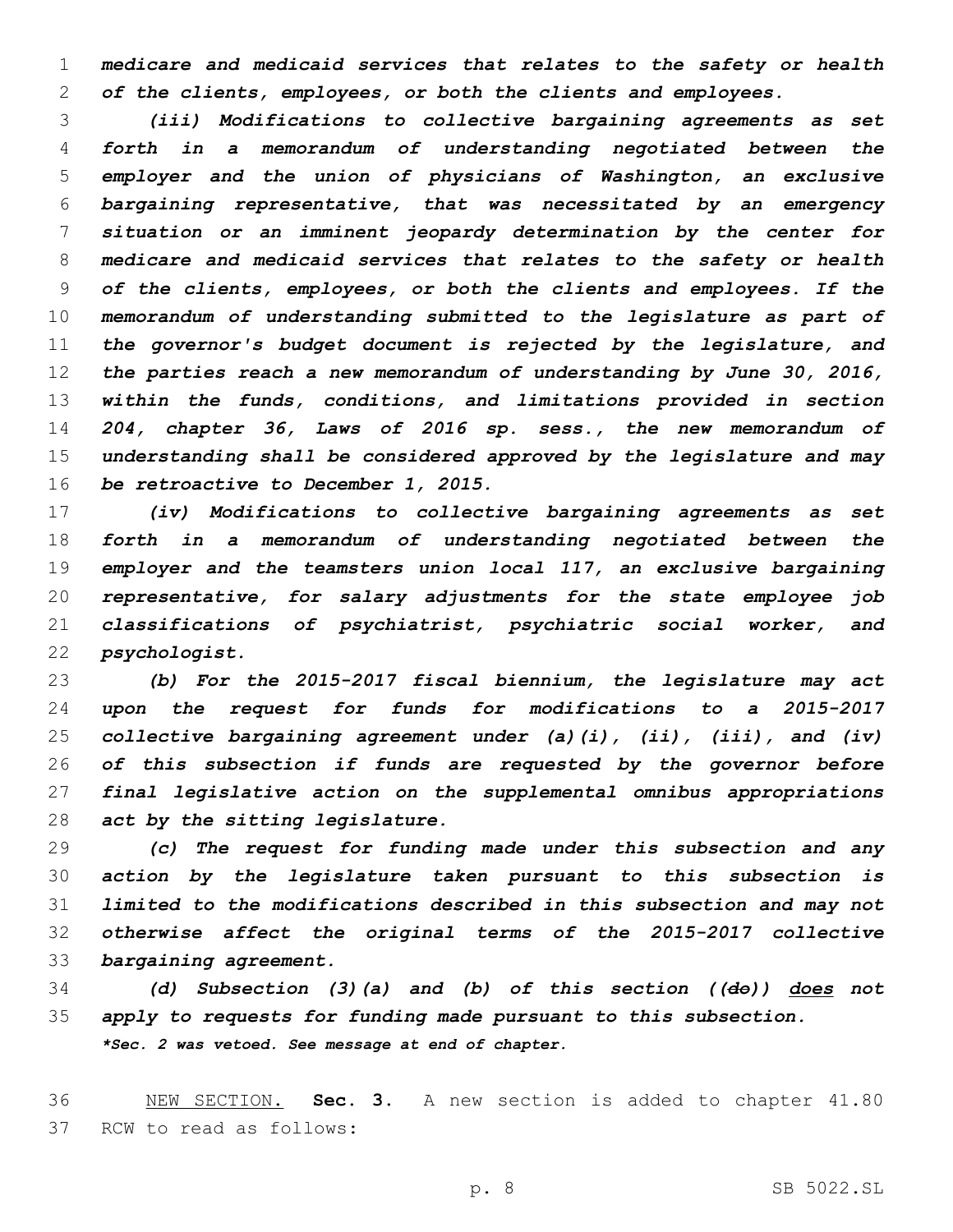The intent and purpose of sections 4 through 10 of this act is to recognize that there exists a public policy in the state of Washington against strikes by uniformed personnel as a means of settling their labor disputes; that the uninterrupted and dedicated service of these classes of employees is vital to the welfare and public safety of the state of Washington; and that to promote such dedicated and uninterrupted public service there should exist an effective and adequate alternative means of settling disputes.

 NEW SECTION. **Sec. 4.** A new section is added to chapter 41.80 10 RCW to read as follows:

 (1) Negotiations between the employer and the exclusive bargaining representative of a unit of uniformed personnel shall be commenced at least five months prior to the submission of the budget to the legislature. If no agreement has been reached sixty days after 15 the commencement of such negotiations then, at any time thereafter, either party may declare that an impasse exists and may submit the dispute to the commission for mediation, with or without the concurrence of the other party. The commission shall appoint a mediator, who shall promptly meet with the representatives of the 20 parties, either jointly or separately, and shall take such other steps as he or she may deem appropriate in order to persuade the parties to resolve their differences and effect an agreement. A mediator, however, does not have a power of compulsion. The mediator may consider only matters that are subject to bargaining under this 25 chapter.

 (2) If an agreement has not been reached following a reasonable 27 period of negotiations and mediation, and the executive director, upon the recommendation of the assigned mediator, finds that the parties remain at impasse, then the executive director shall certify the issues for interest arbitration. The issues for determination by the arbitration panel shall be limited to the issues certified by the 32 executive director.

 NEW SECTION. **Sec. 5.** A new section is added to chapter 41.80 34 RCW to read as follows:

 (1) Within ten working days after the first Monday in September of every odd-numbered year, the state's bargaining representative and the exclusive bargaining representative for the appropriate bargaining unit shall attempt to agree on an interest arbitration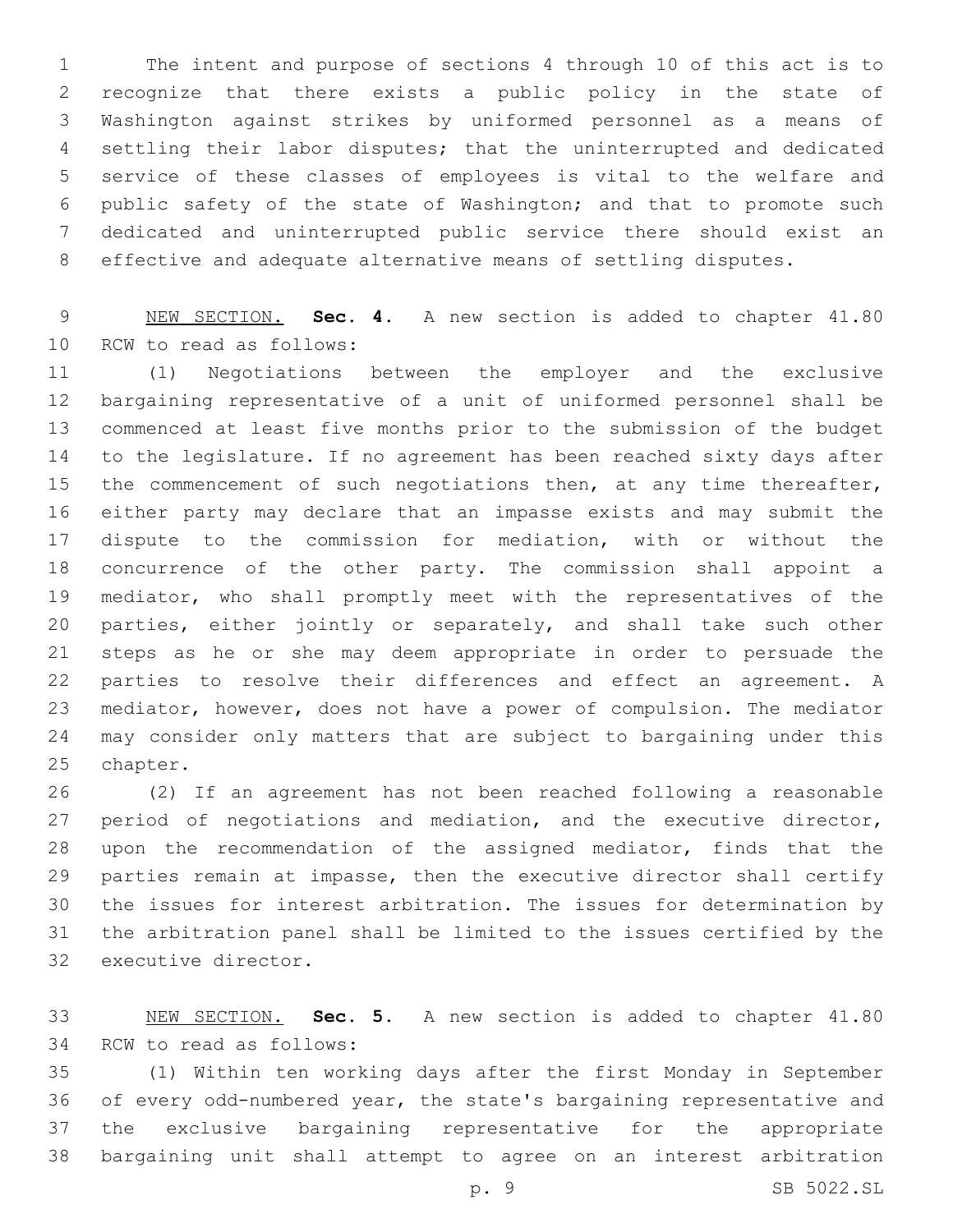panel consisting of three members to be used if the parties are not successful in negotiating a comprehensive collective bargaining agreement. Each party shall name one person to serve as its arbitrator on the arbitration panel. The two members so appointed shall meet within seven days following the appointment of the later appointed member to attempt to choose a third member to act as the neutral chair of the arbitration panel. Upon the failure of the arbitrators to select a neutral chair within seven days, the two appointed members shall use one of the two following options in the appointment of the third member, who shall act as chair of the panel: (a) By mutual consent, the two appointed members may jointly request the commission to, and the commission shall, appoint a third member within two days of such a request. Costs of each party's appointee shall be borne by each party respectively; other costs of the arbitration proceedings shall be borne by the commission; or (b) either party may apply to the commission, the federal mediation and conciliation service, or the American arbitration association to provide a list of five qualified arbitrators from which the neutral chair shall be chosen. Each party shall pay the fees and expenses of its arbitrator, and the fees and expenses of the neutral chair shall 21 be shared equally between the parties.

 (2) Immediately upon selecting an interest arbitration panel, the parties shall cooperate to reserve dates with the arbitration panel for potential arbitration between August 1st and September 15th of the following even-numbered year. The parties shall also prepare a 26 schedule of at least five negotiation dates for the following year, absent an agreement to the contrary. The parties shall execute a written agreement before November 1st of each odd-numbered year setting forth the names of the members of the arbitration panel and the dates reserved for bargaining and arbitration. This subsection imposes minimum obligations only and is not intended to define or limit a party's full, good faith bargaining obligation under other 33 sections of this chapter.

 (3) If the parties are not successful in negotiating a comprehensive collective bargaining agreement, a hearing shall be held. The hearing shall be informal and each party shall have the opportunity to present evidence and make argument. No member of the arbitration panel may present the case for a party to the proceedings. The rules of evidence prevailing in judicial proceedings may be considered, but are not binding, and any oral testimony or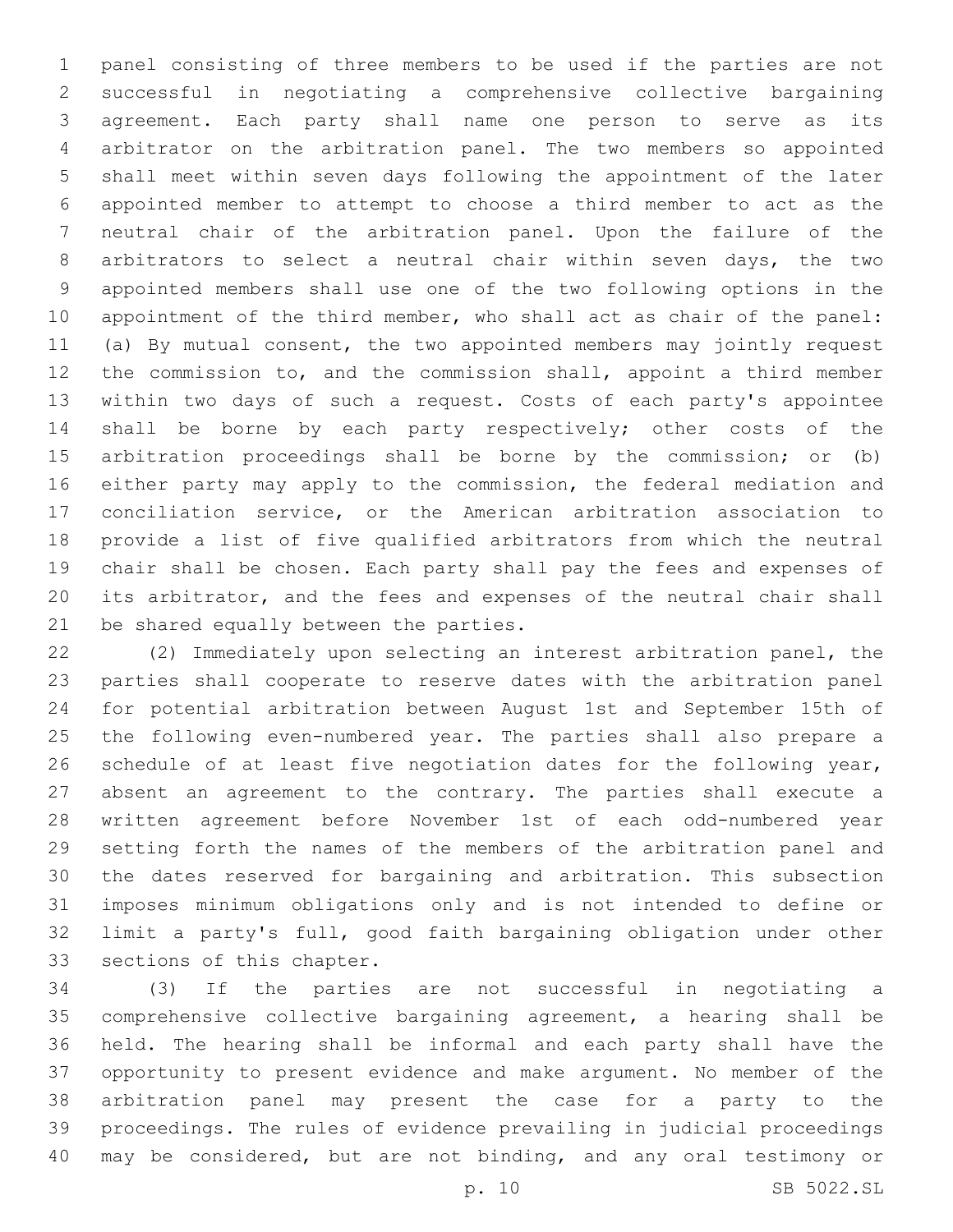documentary evidence or other data deemed relevant by the chair of the arbitration panel may be received in evidence. A recording of the proceedings shall be taken. The arbitration panel has the power to administer oaths, require the attendance of witnesses, and require the production of such books, papers, contracts, agreements, and documents as may be deemed by the panel to be material to a just determination of the issues in dispute. If any person refuses to obey a subpoena issued by the arbitration panel, or refuses to be sworn or to make an affirmation to testify, or any witness, party, or attorney for a party is guilty of any contempt while in attendance at any hearing held under this section, the arbitration panel may invoke the jurisdiction of the superior court in the county where the labor dispute exists, and the court has jurisdiction to issue an appropriate order. Any failure to obey the order may be punished by 15 the court as a contempt thereof. The hearing conducted by the arbitration panel shall be concluded within twenty-five days following the selection or designation of the neutral chair of the arbitration panel, unless the parties agree to a longer period.

 (4) The neutral chair shall consult with the other members of the arbitration panel, and, within thirty days following the conclusion of the hearing, the neutral chair shall make written findings of fact and a written determination of the issues in dispute, based on the evidence presented. A copy thereof shall be served on the commission, on each of the other members of the arbitration panel, and on each of 25 the parties to the dispute.

 (5) Except as provided in this subsection, the written determination shall be final and binding upon both parties.

 (a) The written determination is subject to review by the superior court upon the application of either party solely upon the question of whether the decision of the panel was arbitrary or capricious.31

 (b) The written determination is not binding on the legislature and, if the legislature does not approve the funds necessary to implement provisions pertaining to compensation and fringe benefits of an arbitrated collective bargaining agreement, is not binding on 36 the state.

 (6) The arbitration panel may consider only matters that are 38 subject to bargaining under this chapter.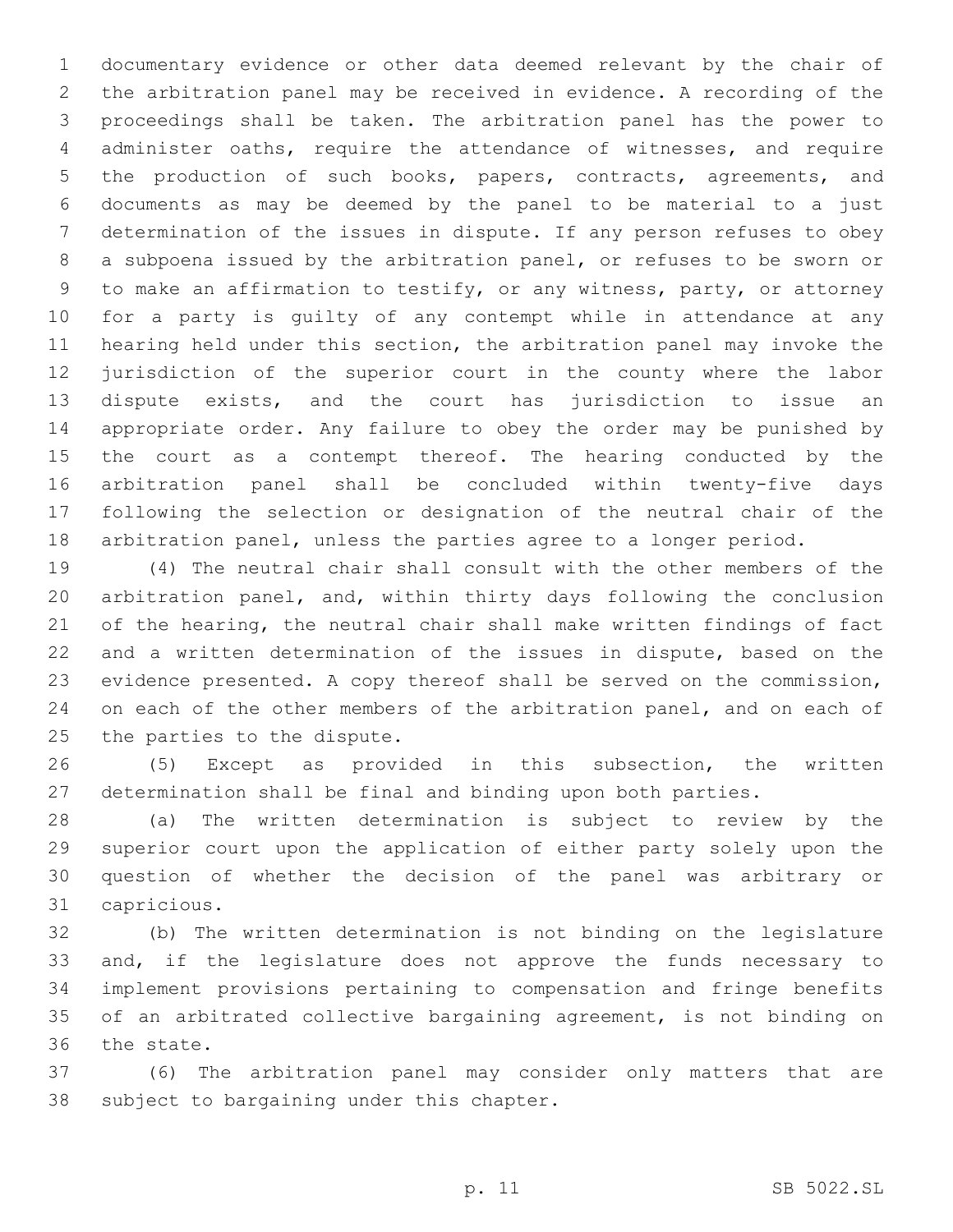NEW SECTION. **Sec. 6.** A new section is added to chapter 41.80 2 RCW to read as follows:

 An interest arbitration panel created pursuant to section 5 of this act, in the performance of its duties under this chapter, exercises a state function and is, for the purposes of this chapter, a state agency. Chapter 34.05 RCW does not apply to proceedings before an interest arbitration panel under this chapter.

 NEW SECTION. **Sec. 7.** A new section is added to chapter 41.80 9 RCW to read as follows:

 In making its determination, the panel shall be mindful of the legislative purpose enumerated in section 3 of this act and, as additional standards or guidelines to aid it in reaching a decision, shall take into consideration the following factors:

(1) The constitutional and statutory authority of the employer;

15 (2) Stipulations of the parties;

 (3) Comparison of the hours and conditions of employment of personnel involved in the proceedings with the hours and conditions of employment of like personnel of like employers of similar size on 19 the west coast of the United States;

 (4) Changes in any of the circumstances under subsections (1) through (3) of this section during the pendency of the proceedings; and

 (5) Such other factors, not confined to the factors under subsections (1) through (4) of this section, that are normally or traditionally taken into consideration in the determination of matters that are subject to bargaining under this chapter.

 NEW SECTION. **Sec. 8.** A new section is added to chapter 41.80 28 RCW to read as follows:

 During the pendency of the proceedings before the arbitration panel, existing wages, hours, and other conditions of employment shall not be changed by action of either party without the consent of the other but a party may so consent without prejudice to his rights or position under sections 4 through 10 of this act.

 NEW SECTION. **Sec. 9.** A new section is added to chapter 41.80 35 RCW to read as follows:

 (1) If the representative of either or both the uniformed personnel and the employer refuse to submit to the procedures set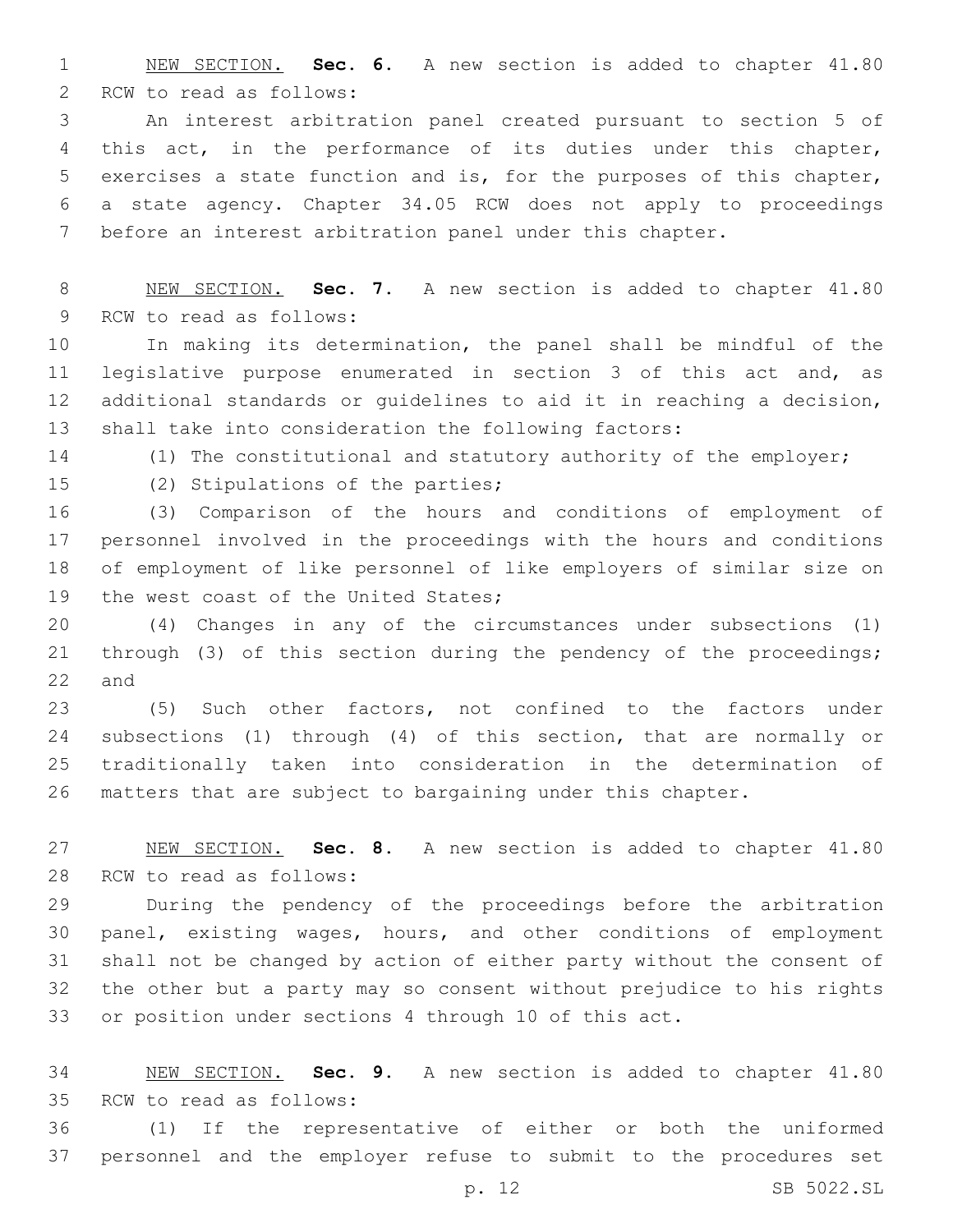forth in sections 4 and 5 of this act, the parties, or the commission on its own motion, may invoke the jurisdiction of the superior court for the county in which the labor dispute exists and such court shall have jurisdiction to issue an appropriate order. A failure to obey such order may be punished by the court as a contempt thereof.

 (2) Except as provided in this subsection, a decision of the arbitration panel shall be final and binding on the parties, and may be enforced at the instance of either party, the arbitration panel or the commission in the superior court for the county where the dispute 10 arose.

 (a) The written determination is subject to review by the superior court upon the application of either party solely upon the question of whether the decision of the panel was arbitrary or capricious.14

 (b) The written determination is not binding on the legislature 16 and, if the legislature does not approve the funds necessary to implement provisions pertaining to compensation and fringe benefits 18 of an arbitrated collective bargaining agreement, is not binding on 19 the state.

 NEW SECTION. **Sec. 10.** A new section is added to chapter 41.80 21 RCW to read as follows:

 The right of uniformed personnel to engage in any strike, work slowdown, or stoppage is not granted. An employee organization recognized as the exclusive bargaining representative of uniformed personnel subject to this chapter that willfully disobeys a lawful order of enforcement by a superior court pursuant to this section and section 9 of this act, or willfully offers resistance to such order, whether by strike or otherwise, is in contempt of court as provided in chapter 7.21 RCW. An employer that willfully disobeys a lawful order of enforcement by a superior court pursuant to section 9 of this act or willfully offers resistance to such order is in contempt 32 of court as provided in chapter 7.21 RCW.

 NEW SECTION. **Sec. 11.** A new section is added to chapter 41.80 34 RCW to read as follows:

 (1) By January 1, 2020, the public employment relations commission shall review the appropriateness of the bargaining units that consist of or include uniformed personnel and exist on the effective date of this section. If the commission determines that an

p. 13 SB 5022.SL